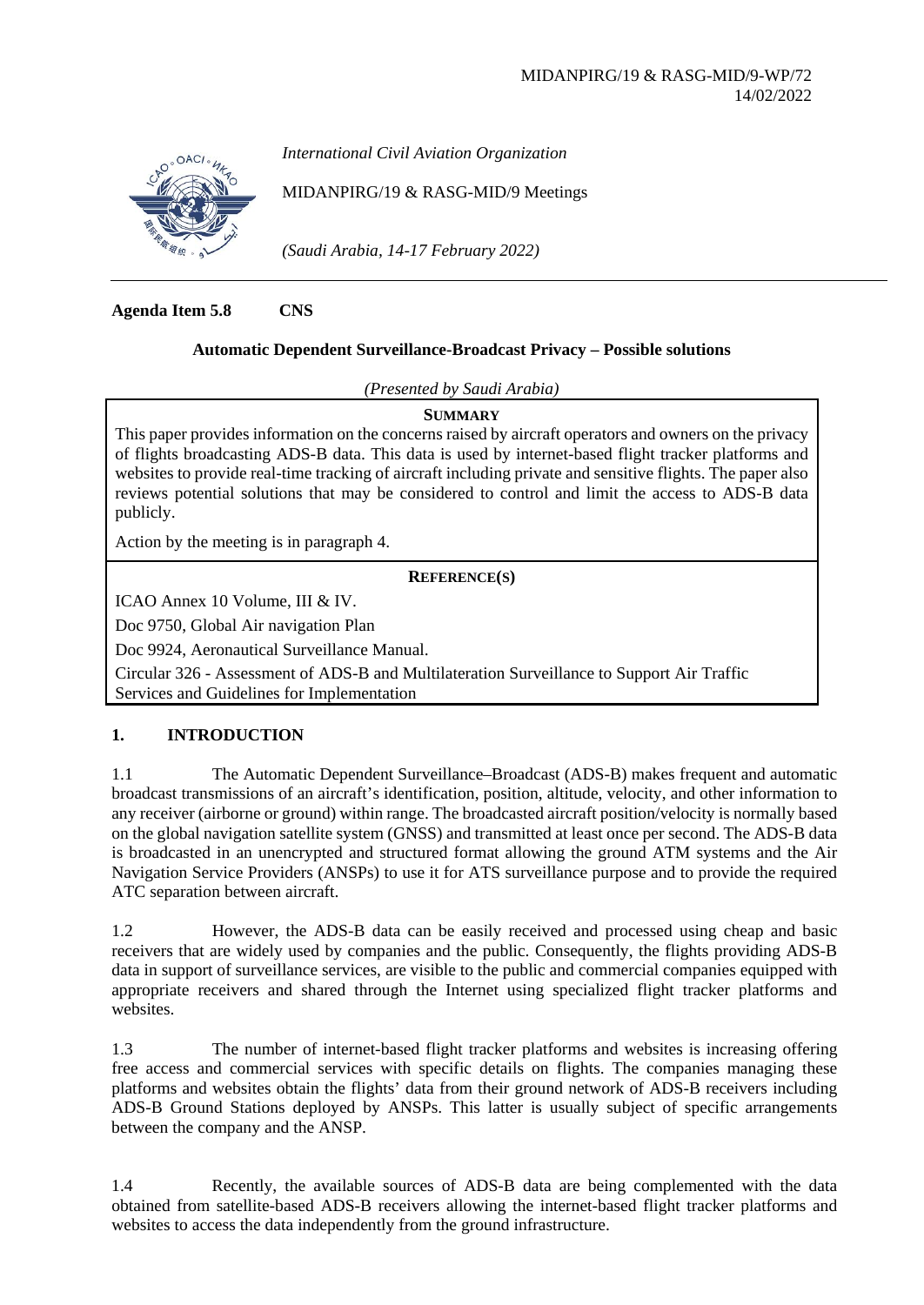- 1.5 In general, the ADS-B data is also supplemented by:
	- a) information on the airport of departure  $\&$  arrival, and flight routing by matching the Aircraft Identification (ACID) or call sign/flight ID of the flight to databases of flight plans (FPLs) and airline and airport arrival and departure schedules.
	- b) additional information, such as pictures of the aircraft type, and/or registration assigned to the aircraft using the 24-bit address.

## **2. DISCUSSION**

2.1 The privacy concern, started by the availability of flight information and data on public internet. The open access to ADS-B data on the internet raises concerns regarding real-time tracking of sensitive flights or aircraft including VVIP, VIP, State, and private flights. These concerns have been expressed by aircraft owners and operators. They consider that the publication and tracking of their flight on the internet is unacceptable and measures must be taken to protect the right of privacy and enforce restriction on the access to ADS-B data and flight data information.

2.2 To limit the extent to which the aircraft/flight can be quickly and easily identified and displayed with real-time position and identification information, aircraft operators including State flights, may, when possible, switch off or disable Mode S/ADS-B and revert to Mode 3/A/C for specific, sensitive, and training flights to restrict tracking and recording of flight maneuvers, performance, and capabilities. However, this operation is not always possible as ADS-B transmitting equipment may not has a cockpit control that enables the pilot to turn the ADS-B transmissions on and off. In addition, the ADS-B equipment may be coupled with transponder and Traffic Alert and Collision Avoidance System (TCAS) system and disabling ADS-B may also disable the transponder and TCAS functions. This will lead to the loss of ATS surveillance and inability of ANSP to provide safe ATC services.

2.3 When exploring possible privacy schemes and practices related to ATM data distribution and/or dissemination related to aircraft and flights broadcasting ADS-B data, the following potential solutions should be considered:

- **Filtering of flight data by ANSPs and the platform/web-based providers:** The filtering of ADS-B data items is considered one of potential solution that may mask the identify of a flight or aircraft. Two type of agreement can be considered: 1/ Agreement between adjacent ANSPs to avoid sharing of the ADS-B data for all flights that are not within their Area of responsibility (AoR); and 2/ Agreement with the platform/web-based providers to remove the flight and aircraft data from the real-time tracking. The filtering can be based on 24-bit address or aircraft/flight identification (ACID). However, the filtering may be a partial solution as it is subject of platform/web-based platforms, and it is limited to specific operators and data only. Further, the filtering does not prevent individuals with the appropriate equipment from receiving the ADS-B data.
- **Restrict access to the flight data and flight plans:** The internet-based flight tracker platforms receive ADS-B data and/or flight plan data from multiple sources. In general, the flight plan data is often provided through companies serving airlines. They have access to flight plan data, including all data items (Departure and Destination Aerodrome and times, aircraft type etc..). These companies may share the flight data with the platform/web-based providers. To restrict access to the flight plan data, the management of flight plans should be reviewed to limit the access to parties directly concerned by the flight. In addition, the Stakeholders providing flight data and flight plans should established agreements with the parties to limit the use of the data for intended purpose only and with restrictions regarding its sharing publicly and with platform/web-based providers. The FAA is using the Limiting Aircraft Data Display (LADD) service which limits the available of the data from the FAA systems, either completely or through data sharing agreements with restrictions regarding its sharing publicly. LADD also provides greater enforcement capabilities against third parties that may violate those protections, including possible suspension or termination from receiving FAA flight tracking data for any parties that may inadvertently or knowingly share such information. The details on FAA LADD can be found using the following link: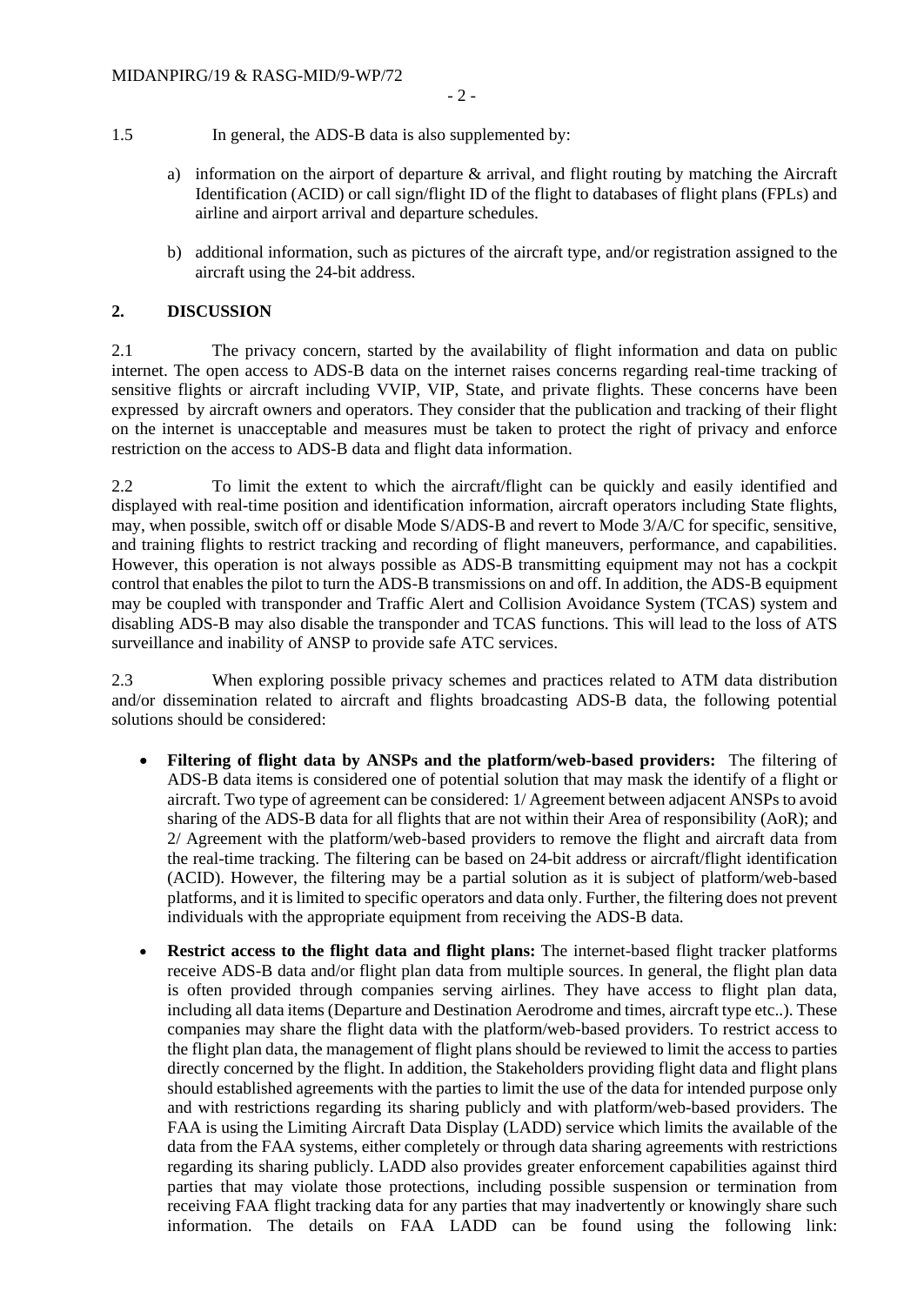#### [https://ladd.faa.gov/.](https://ladd.faa.gov/)

- **De-identification of aircraft and flight:** The ICAO 24-bit aircraft address is allocated to States to identify aircraft. ICAO Annex 10, Aeronautical Telecommunications Vol III, Appendix to Chapter 9 describes the worldwide scheme for the allocation, assignment and application of aircraft addresses. As the 24-bit address is static and it is included in every ADS-B message sent by the aircraft, it can easily be used to identify the aircraft. In order to ensure the privacy of any flight, the static assignment of the 24-bit address needs to be reviewed with introduction of dynamic 24-bit address scheme. With this scheme, there is a need to allocate generic or anonymous Aircraft Identification (ACID) to ensure complete de-identification of the flight and prevent correlation to other data. The identification of aircraft and flight must be subject of safety risk assessment to assess the impact on ATS and ATM systems and on other systems such (ELT). The dynamic allocation of 24-bit address is today enabled by the FAA under the **Privacy ICAO aircraft address program (PIA)**, available to US registered aircraft operating in domestic US airspace and equipped with 1090 Mhz ADS-B. This program is set to address the concerns raised by aircraft operators operating in ADS-B environment. It limits the extent to which the aircraft can be quickly and easily identified by non-U.S. government entities, while ensuring there is no adverse effect on ATC services. The details on FAA PIA can be found using the following link: [https://www.faa.gov/nextgen/equipadsb/privacy/.](https://www.faa.gov/nextgen/equipadsb/privacy/)
- **Encryption of ADS-B data:** The encryption of data that's used for military surveillance. It might be used to restrict the processing of the data to authorized parties. The encryption of ADS-B data may include the management and distribution of the encryption keys to all concerned parties and use of a new encrypted protocol combined with a number of bits in the ADS-B downlink format defined under ICAO Annex 10, Vol. IV. Chapter 3.

### **3. CONCLUSION**

3.1 The introduction of ADS-B for automatic position reporting by aircraft raises concerns on the privacy and the real-time tracking of private and sensitive flights including VVIP, VIP, and State. The flights data are available on internet-based flight tracker platforms and websites is increasing offering free access and commercial services with details on flights.

3.2 Currently, there is no regional and global solutions to control and limit the access to the ADS-B data for private and sensitive flights. and ICAO is invited to consider setting of provision to introduce restrictions regarding sharing of ADS-B and ATS surveillance data publicly. The meeting is invited to consider the following conclusion and decision: